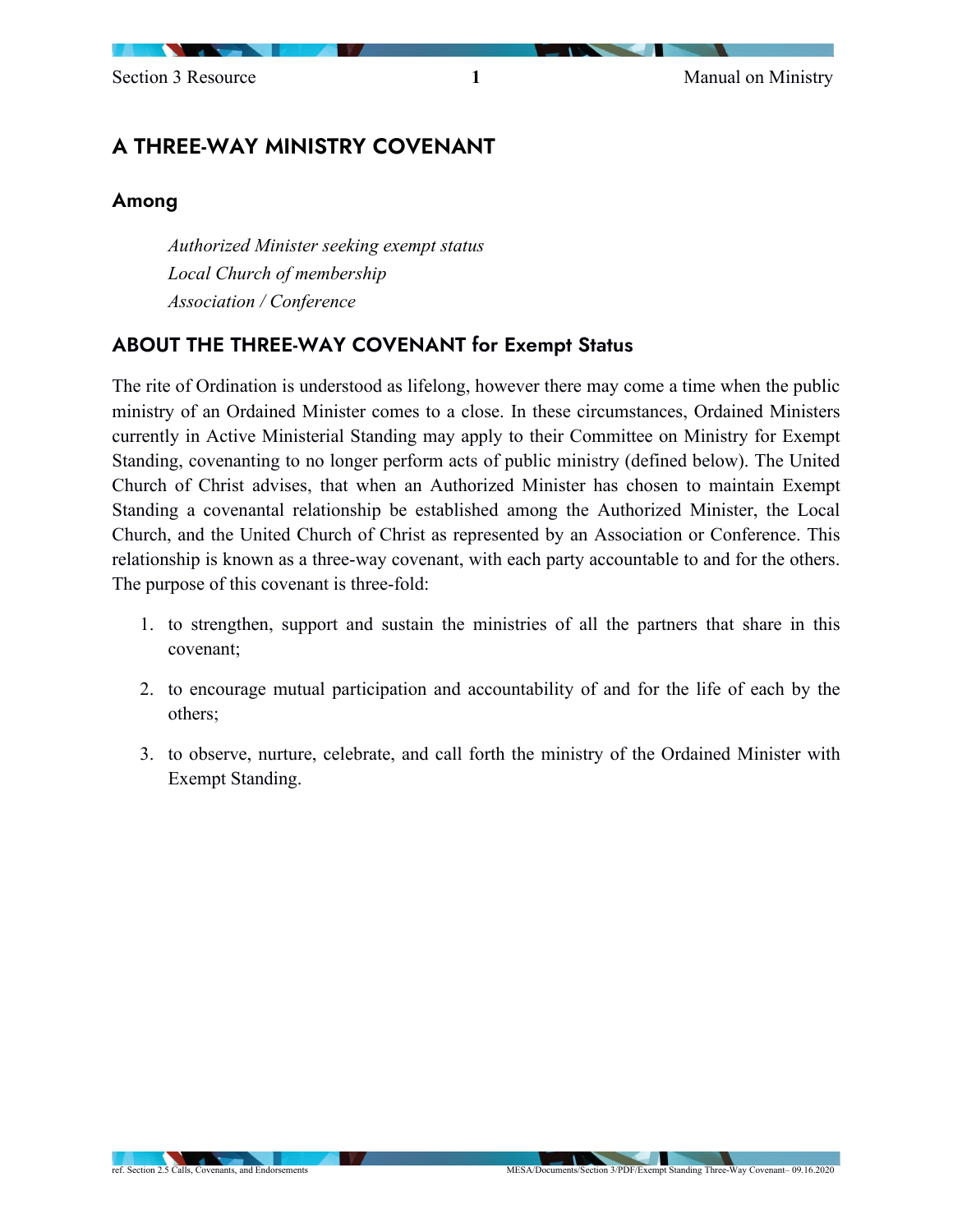## COVENANTS OF MUTUAL ACCOUNTABILITY

#### **\_\_\_\_\_\_\_\_\_\_\_\_\_\_\_\_\_\_\_\_ seeking Exempt Standing, as an Authorized Minister of the United Church of Christ covenants:**

#### *To \_\_\_\_\_\_\_\_\_\_\_\_\_\_\_\_\_\_\_\_ United Church of Christ in \_\_\_\_\_\_\_\_\_\_\_\_\_\_\_\_\_\_\_\_:*

- to serve a congregation (the Local Church of membership) in roles of service traditionally performed by lay persons such as participate on a committee, teach a class or serve as liturgist in worship, and guest preach when invited by the Local Church minister;
- Maintain membership in good standing with *discriminant* including  $\ddot{\theta}$ , including financial support for the general ministries of this church and a commitment to earnest prayer for the well-being of this congregation and its ministry and to embody the ethics of the UCC Ministerial Code;
- Fidelity to the terms of *this covenant* and dedication to the tasks as set forth.

*To the \_\_\_\_\_\_\_\_\_\_\_\_\_\_\_\_\_\_\_\_ / \_\_\_\_\_\_\_\_\_\_\_\_\_\_\_\_\_\_\_\_ where Standing is held:*

- Participation in Association Annual Meetings, Ministerium gatherings, Conference Annual Meetings and to communicate with the Association and Conference when able;
- To vote at meetings when appropriate;
- Adherence to oversight by the Association Committee on Ministry in accordance with the guidelines outlined in this Covenant;
- To refrain from seeking ministerial positions, entering into Call Agreements, providing on-going Pulpit Supply;
- To refrain officiating at weddings and funerals, unless invited by an Ordained Minister in good standing;

*Additionally, as a Minister with Exempt Standing I understand: that my standing can transfer across Associations; that I may take Local Church membership in a Local UCC Church outside of the Association where my Exempt Standing is held; that I may request to reinstate my Active Ministerial Standing in the Association where my Exempt Standing is held should I desire to return to Active Ministerial Standing.*

#### *\_\_\_\_\_\_\_\_\_\_\_\_\_\_\_\_\_\_\_\_***United Church of Christ, as the Local Church of Membership**

#### **covenants:**

*To \_\_\_\_\_\_\_\_\_\_\_\_\_\_\_\_\_\_\_\_ with Exempt Standing:*

- Belief in God's call that has led you to this particular season of mission and ministry
- Prayers for their work with the

 $\overline{\phantom{a}}$